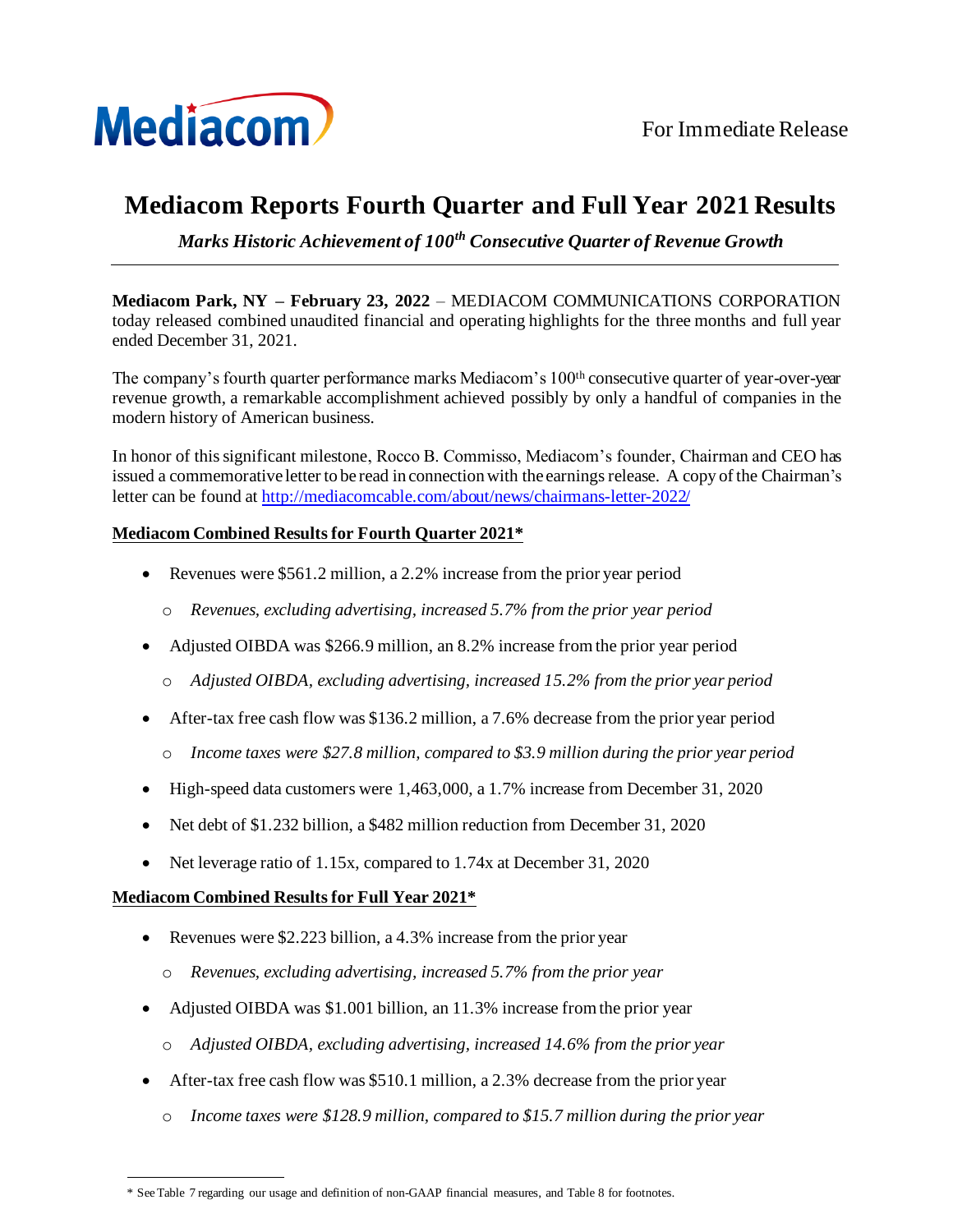#### **TABLE 1\***

#### **Mediacom Communications Corporation Selected Combined Financial and Operating Data (Dollars in thousands, except per unit data) (Unaudited)**

|                                    | <b>Three Months Ended</b> |    |            |             |
|------------------------------------|---------------------------|----|------------|-------------|
|                                    | December 31,              |    |            |             |
|                                    | 2021                      |    | 2020       | YoY% Change |
| High-speed data ("HSD")            | \$<br>277,262             | \$ | 249,803    | 11.0%       |
| Video                              | 167,754                   |    | 166,658    | 0.7%        |
| Phone                              | 27,270                    |    | 29,280     | $(6.9\%)$   |
| Business services                  | 77,392                    |    | 74,321     | 4.1%        |
| Advertising                        | 11,556                    |    | 29,304     | $(60.6\%)$  |
| <b>Total revenues</b>              | \$<br>561,234             | \$ | 549,366    | $2.2\%$     |
| Service costs                      | (210, 354)                |    | (205, 690) | 2.3%        |
| SG&A expenses                      | (70, 839)                 |    | (81, 612)  | $(13.2\%)$  |
| Management fees                    | (14,000)                  |    | (16,000)   | $(12.5\%)$  |
| OIBDA $^{(a)}$                     | \$<br>266,041             | \$ | 246,064    | 8.1%        |
| Non-cash, share based compensation | 907                       |    | 707        | 28.3%       |
| Adjusted OIBDA <sup>(a)</sup>      | \$<br>266,948             | \$ | 246,771    | $8.2\%$     |
| Capital expenditures               | (98, 151)                 |    | (88, 595)  | 10.8%       |
| Cash interest expense (a)          | (4,787)                   |    | (6,807)    | (29.7%)     |
| Income taxes (a)                   | (27,766)                  |    | (3,927)    | <b>NM</b>   |
| After-tax free cash flow (a)       | 136,244                   |    | 147,442    | $(7.6\%)$   |
| Adjusted OIBDA margin (b)          | 47.6%                     |    | 44.9%      |             |

|                                       | <b>December 31, 2021</b> | <b>December 31, 2020</b> | YoY% Change |
|---------------------------------------|--------------------------|--------------------------|-------------|
| HSD customers                         | 1,463,000                | 1,438,000                | 1.7%        |
| Video customers                       | 572,000                  | 643,000                  | $(11.0\%)$  |
| Phone customers                       | 537,000                  | 586,000                  | $(8.4\%)$   |
| <b>Primary service units ("PSUs")</b> | 2,572,000                | 2,667,000                | $(3.6\%)$   |
| HSD customer (declines) increases     | (3,000)                  | 13,000                   |             |
| Video customer declines               | (18,000)                 | (20,000)                 |             |
| Phone customer declines               | (12,000)                 | (13,000)                 |             |
| <b>Ouarterly PSU declines</b>         | (33,000)                 | (20,000)                 |             |

|                                             | <b>December 31, 2021</b>      | <b>December 31, 2020</b> |                        |  |
|---------------------------------------------|-------------------------------|--------------------------|------------------------|--|
| Total debt (c)<br>Cash and cash equivalents | \$<br>1,370,000<br>(137, 782) | \$                       | 1,750,000<br>(36, 414) |  |
| Net debt                                    | \$<br>1,232,218               | \$                       | 1,713,586              |  |
| Unused lines of credit (d)                  | \$<br>722.932                 | \$                       | 679,606                |  |
| Net leverage ratio $(e)$                    | 1.15x                         |                          | 1.74x                  |  |
| Interest coverage ratio (f)                 | 55.77x                        |                          | 36.25x                 |  |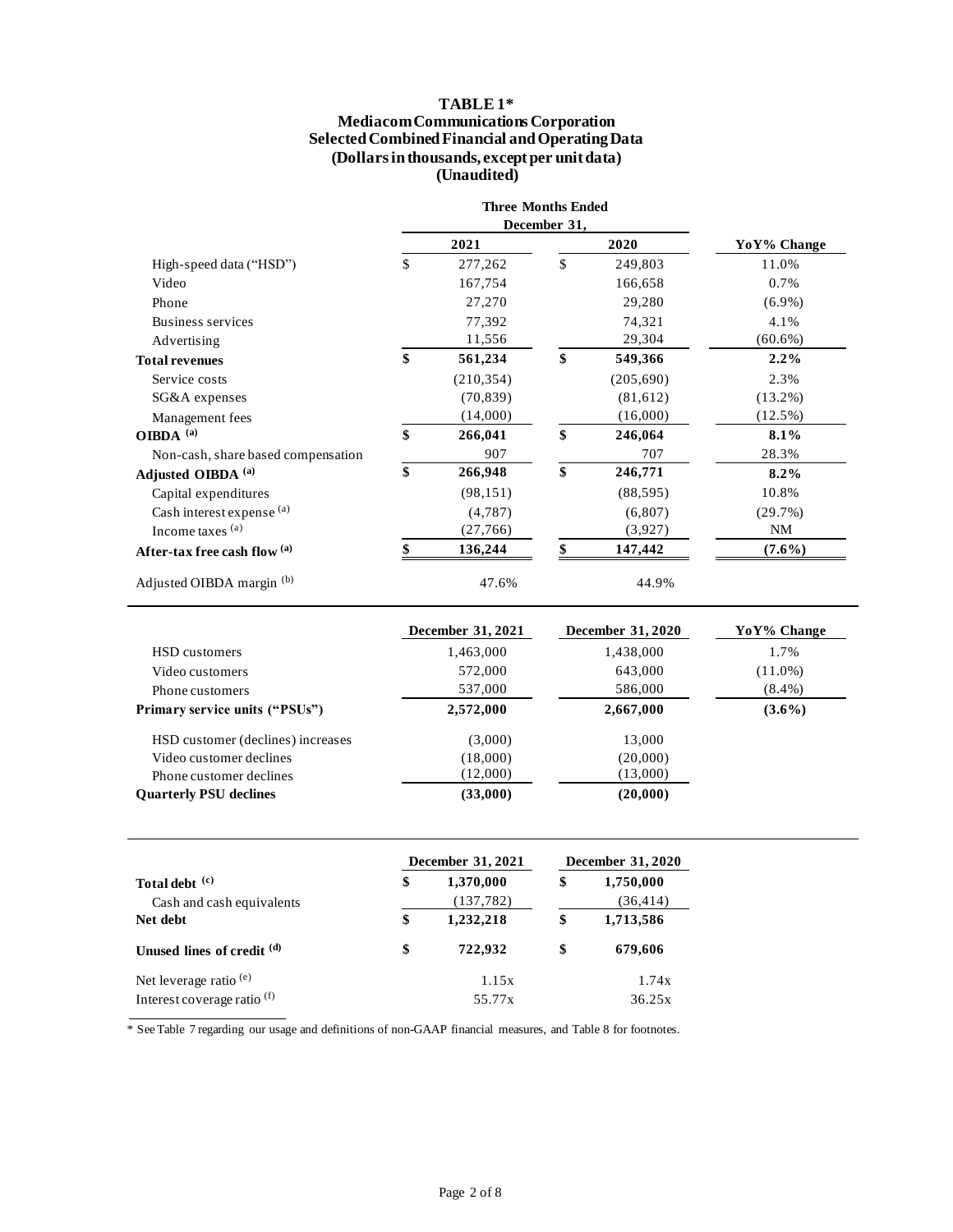#### **TABLE 2\* Mediacom Communications Corporation Selected Combined Financial and Operating Data (Dollars in thousands, except per unit data) (Unaudited)**

|                                    |                 | <b>Year Ended</b><br>December 31, |            |             |
|------------------------------------|-----------------|-----------------------------------|------------|-------------|
|                                    | 2021            |                                   | 2020       | YoY% Change |
| High-speed data ("HSD")            | \$<br>1,078,823 | \$                                | 943,988    | 14.3%       |
| Video                              | 682,354         |                                   | 707,510    | $(3.6\%)$   |
| Phone                              | 112,471         |                                   | 117,919    | $(4.6\%)$   |
| Business services                  | 307,992         |                                   | 294,966    | 4.4%        |
| Advertising                        | 41,171          |                                   | 66,841     | $(38.4\%)$  |
| <b>Total revenues</b>              | \$<br>2,222,811 | \$                                | 2,131,224  | $4.3\%$     |
| Service costs                      | (855, 687)      |                                   | (856, 916) | $(0.1\%)$   |
| SG&A expenses                      | (309, 796)      |                                   | (325, 259) | $(4.8\%)$   |
| Management fees                    | (60,000)        |                                   | (53,000)   | 13.2%       |
| OIBDA $^{(a)}$                     | \$<br>997,328   | \$                                | 896,049    | 11.3%       |
| Non-cash, share based compensation | 3,537           |                                   | 2,828      | 25.1%       |
| Adjusted OIBDA <sup>(a)</sup>      | \$<br>1,000,865 | \$                                | 898,877    | 11.3%       |
| Capital expenditures               | (339,908)       |                                   | (320, 953) | 5.9%        |
| Cash interest expense (a)          | (21, 894)       |                                   | (39, 887)  | $(45.1\%)$  |
| Income taxes $(a)$                 | (128, 934)      |                                   | (15,706)   | <b>NM</b>   |
| After-tax free cash flow (a)       | 510,129         |                                   | 522,331    | $(2.3\%)$   |
| Adjusted OIBDA margin (b)          | 45.0%           |                                   | 42.2%      |             |

|                                        | December 31, 2021 | <b>December 31, 2020</b> | YoY% Change |
|----------------------------------------|-------------------|--------------------------|-------------|
| HSD customers                          | 1,463,000         | 1,438,000                | 1.7%        |
| Video customers                        | 572,000           | 643,000                  | $(11.0\%)$  |
| Phone customers                        | 537,000           | 586,000                  | $(8.4\%)$   |
| <b>Primary service units ("PSUs")</b>  | 2,572,000         | 2,667,000                | $(3.6\%)$   |
| HSD customer increases                 | 25,000            | 110.000                  |             |
| Video customer declines                | (71,000)          | (67,000)                 |             |
| Phone customer declines                | (49,000)          | (27,000)                 |             |
| <b>Annual PSU</b> (declines) increases | (95,000)          | 16,000                   |             |

|                                        | <b>December 31, 2021</b> |            |    | December 31, 2020 |
|----------------------------------------|--------------------------|------------|----|-------------------|
| Total debt (c)                         | \$                       | 1,370,000  | \$ | 1,750,000         |
| Cash and cash equivalents              |                          | (137, 782) |    | (36, 414)         |
| Net debt                               | \$                       | 1,232,218  | \$ | 1,713,586         |
| Unused lines of credit (d)             | \$                       | 722.932    | \$ | 679,606           |
| Net leverage ratio $(e)$               |                          | 1.23x      |    | 1.91x             |
| Interest coverage ratio <sup>(f)</sup> |                          | 45.71x     |    | 22.54x            |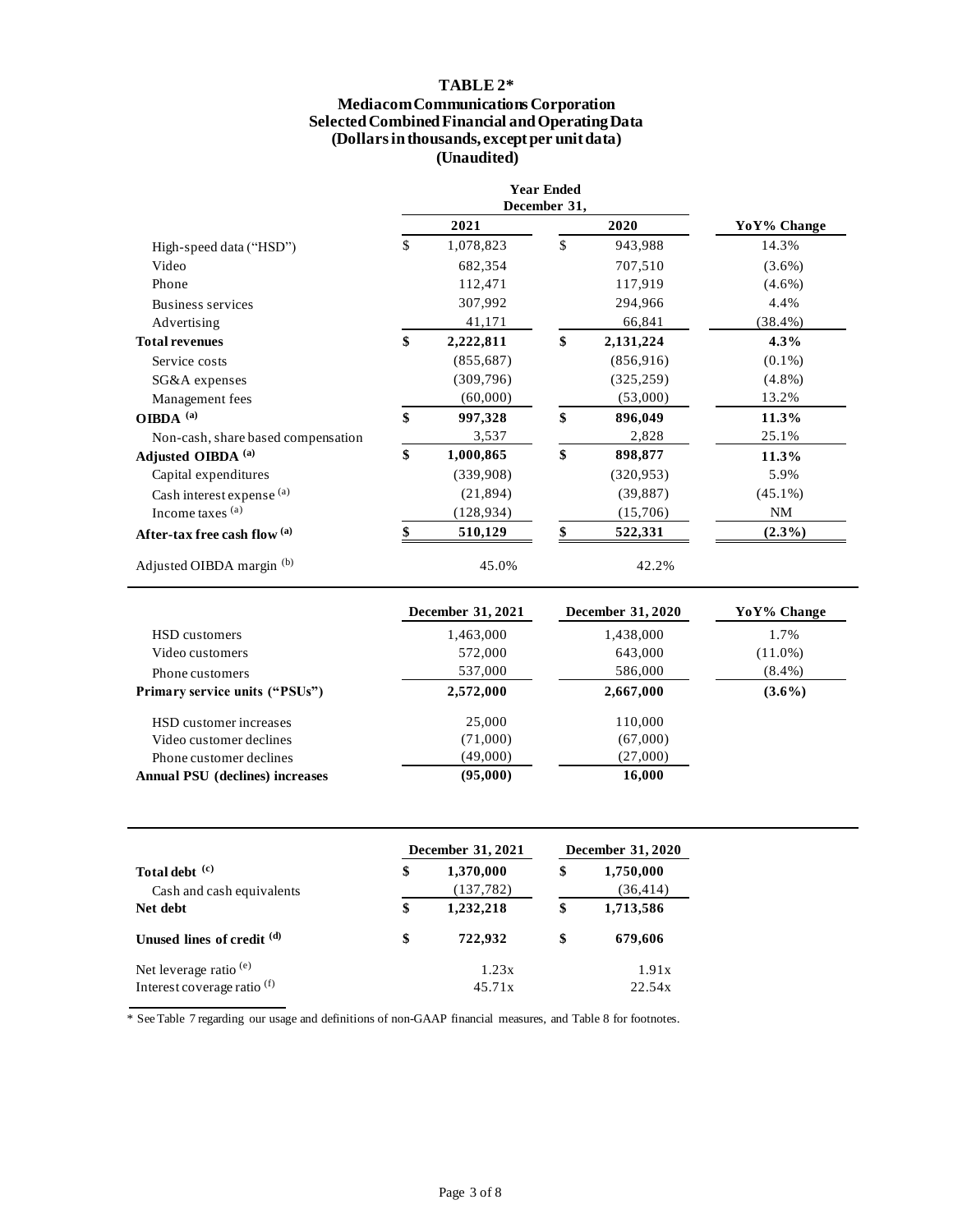#### **TABLE 3\***

#### **Mediacom Communications Corporation Selected Combined Financial and Operating Data (Dollars in thousands, except per unit data) (Unaudited)**

|                                   |              |                                     | <b>Three Months Ended</b><br>December 31, 2021 |                     |                                    |
|-----------------------------------|--------------|-------------------------------------|------------------------------------------------|---------------------|------------------------------------|
|                                   |              | Mediacom<br><b>Broadband</b>        | <b>Mediacom LLC</b>                            | <b>Eliminations</b> | <b>Mediacom</b><br><b>Combined</b> |
| High-speed data ("HSD")           | $\mathbb{S}$ | 145,001                             | \$<br>132,261                                  |                     | \$<br>277,262                      |
| Video                             |              | 89,661                              | 78,093                                         |                     | 167,754                            |
| Phone                             |              | 14,330                              | 12,940                                         |                     | 27,270                             |
| Business services                 |              | 46,133                              | 31,259                                         |                     | 77,392                             |
| Advertising                       |              | 9,835                               | 1,721                                          |                     | 11,556                             |
| <b>Total revenues</b>             | \$           | 304,960                             | \$<br>256,274                                  |                     | \$<br>561,234                      |
| Service costs                     |              | (113,050)                           | (97, 304)                                      |                     | (210, 354)                         |
| SG&A expenses                     |              | (42, 697)                           | (28, 142)                                      |                     | (70, 839)                          |
| Management fees                   |              | (8,400)                             | (5,600)                                        |                     | (14,000)                           |
| OIBDA <sup>(a)</sup>              | \$           | 140,813                             | \$<br>125,228                                  |                     | \$<br>266,041                      |
| Investment income from affiliate  |              |                                     | 4,500                                          | (4,500)             |                                    |
| Non-cash share-based compensation |              | 454                                 | 453                                            |                     | 907                                |
| Adjusted OIBDA <sup>(a)</sup>     | \$           | 141,267                             | \$<br>130,181                                  | (4,500)             | \$<br>266,948                      |
| Capital expenditures              |              | (42, 505)                           | (55, 646)                                      |                     | (98, 151)                          |
| Cash interest expense (a)         |              | (3,336)                             | (1, 451)                                       |                     | (4,787)                            |
| Income taxes (a)                  |              | (13,668)                            | (14,098)                                       |                     | (27,766)                           |
| Dividend to preferred members     |              | (4,500)                             |                                                | 4,500               |                                    |
| After-tax free cash flow (a)      |              | 77,258                              | 58,986                                         |                     | 136,244                            |
|                                   |              | <b>Mediacom</b><br><b>Broadband</b> | <b>Mediacom LLC</b>                            |                     | <b>Mediacom</b><br><b>Combined</b> |
| <b>HSD</b> customers              |              | 788,000                             | 675,000                                        |                     | 1,463,000                          |
| Video customers                   |              | 308,000                             | 264,000                                        |                     | 572,000                            |
| Phone customers                   |              | 289,000                             | 248,000                                        |                     | 537,000                            |
| Primary service units ("PSUs")    |              | 1,385,000                           | 1,187,000                                      |                     | 2,572,000                          |
| HSD customer (declines) increases |              | (5,000)                             | 2,000                                          |                     | (3,000)                            |
| Video customer declines           |              | (11,000)                            | (7,000)                                        |                     | (18,000)                           |

|                                        | Mediacom<br><b>Broadband</b> | <b>Mediacom LLC</b> | <b>Mediacom</b><br><b>Combined</b> |
|----------------------------------------|------------------------------|---------------------|------------------------------------|
| Total debt (c)                         | \$<br>878,750                | \$<br>491,250       | \$<br>1,370,000                    |
| Cash and cash equivalents              | (63,243)                     | (74, 539)           | (137, 782)                         |
| Net debt                               | \$<br>815,507                | \$<br>416,711       | \$<br>1,232,218                    |
| Unused lines of credit (d)             | \$<br>360,996                | \$<br>361,936       | \$<br>722,932                      |
| Net leverage ratio <sup>(e)</sup>      | 1.44x                        | 0.80x               | 1.15x                              |
| Interest coverage ratio <sup>(f)</sup> | 42.35x                       | 89.72x              | 55.77x                             |

Phone customer declines (8,000) (4,000) (4,000) (12,000) **Quarterly PSU declines (24,000) (9,000) (33,000)**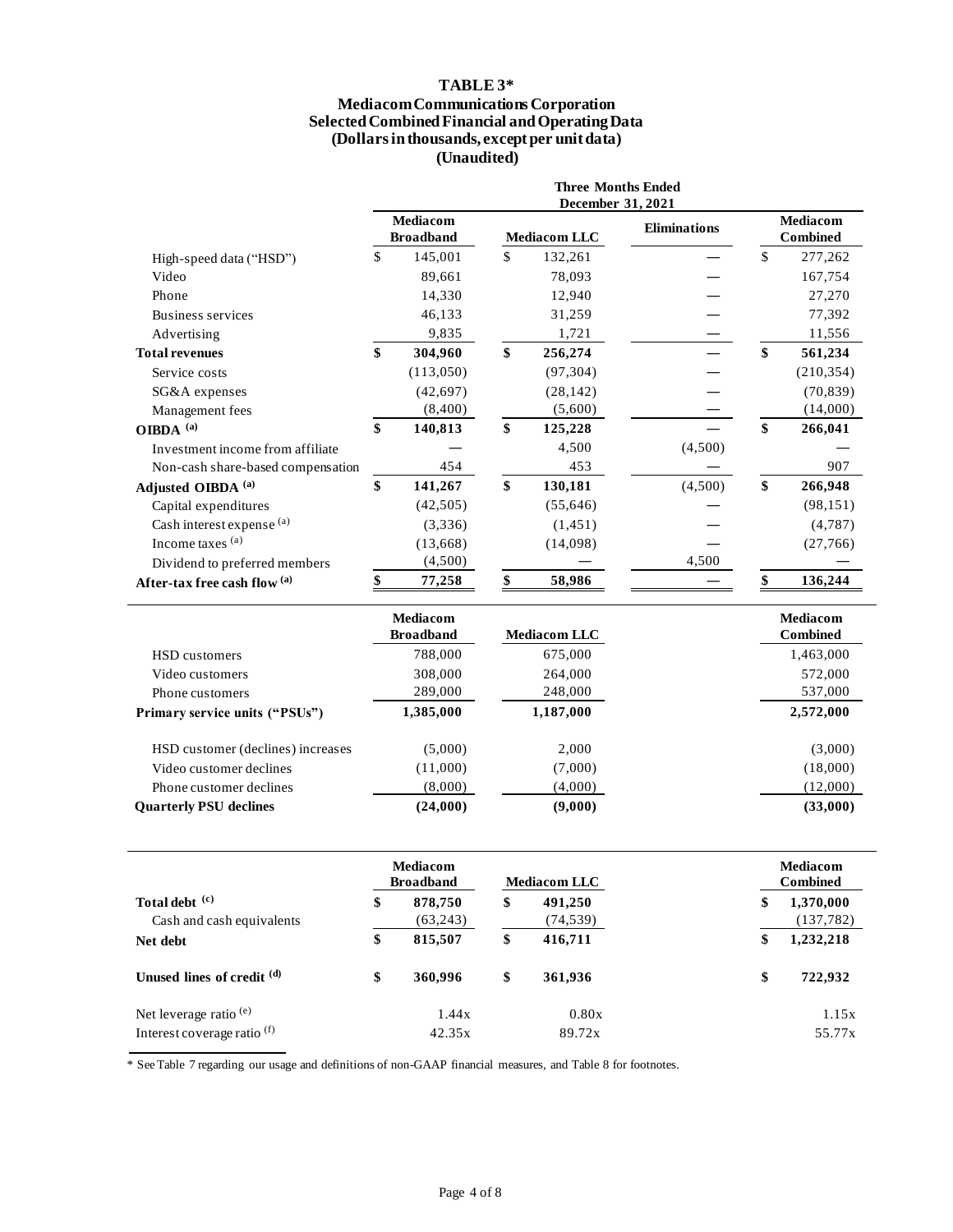#### **TABLE 4\***

#### **Mediacom Communications Corporation Selected Combined Financial and Operating Data (Dollars in thousands, except per unit data) (Unaudited)**

|                                   |                                     | <b>Three Months Ended</b><br>December 31, 2020 |                     |                                    |
|-----------------------------------|-------------------------------------|------------------------------------------------|---------------------|------------------------------------|
|                                   | <b>Mediacom</b><br><b>Broadband</b> | <b>Mediacom LLC</b>                            | <b>Eliminations</b> | <b>Mediacom</b><br><b>Combined</b> |
| High-speed data ("HSD")           | \$<br>133,228                       | \$<br>116,575                                  |                     | \$<br>249,803                      |
| Video                             | 89,272                              | 77,386                                         |                     | 166,658                            |
| Phone                             | 15,632                              | 13,648                                         |                     | 29,280                             |
| Business services                 | 44,617                              | 29,704                                         |                     | 74,321                             |
| Advertising                       | 25,916                              | 3,388                                          |                     | 29,304                             |
| <b>Total revenues</b>             | \$<br>308,665                       | \$<br>240,701                                  |                     | \$<br>549,366                      |
| Service costs                     | (109,791)                           | (95, 899)                                      |                     | (205, 690)                         |
| SG&A expenses                     | (49,611)                            | (32,001)                                       |                     | (81, 612)                          |
| Management fees                   | (9,600)                             | (6,400)                                        |                     | (16,000)                           |
| OIBDA <sup>(a)</sup>              | \$<br>139,663                       | \$<br>106,401                                  |                     | \$<br>246,064                      |
| Investment income from affiliate  |                                     | 4,500                                          | (4,500)             |                                    |
| Non-cash share-based compensation | 385                                 | 322                                            |                     | 707                                |
| Adjusted OIBDA (a)                | \$<br>140,048                       | \$<br>111,223                                  | (4,500)             | \$<br>246,771                      |
| Capital expenditures              | (45, 832)                           | (42, 763)                                      |                     | (88, 595)                          |
| Cash interest expense (a)         | (3,214)                             | (3,593)                                        |                     | (6,807)                            |
| Income taxes (a)                  | (2,861)                             | (1,066)                                        |                     | (3,927)                            |
| Dividend to preferred members     | (4,500)                             |                                                | 4,500               |                                    |
| After-tax free cash flow (a)      | 83,641                              | 63,801                                         |                     | 147,442                            |
|                                   | <b>Mediacom</b><br><b>Broadband</b> | <b>Mediacom LLC</b>                            |                     | Mediacom<br><b>Combined</b>        |
| <b>HSD</b> customers              | 784,000                             | 654,000                                        |                     | 1,438,000                          |
| Video customers                   | 350,000                             | 293,000                                        |                     | 643,000                            |
| Phone customers                   | 320,000                             | 266,000                                        |                     | 586,000                            |
| Primary service units ("PSUs")    | 1,454,000                           | 1,213,000                                      |                     | 2,667,000                          |
| HSD customer increases            | 3,000                               | 10,000                                         |                     | 13,000                             |
| Video customer declines           | (11,000)                            | (9,000)                                        |                     | (20,000)                           |
| Phone customer declines           | (8,000)                             | (5,000)                                        |                     | (13,000)                           |

|                                        | <b>Mediacom</b><br><b>Broadband</b> | <b>Mediacom LLC</b> | <b>Mediacom</b><br><b>Combined</b> |
|----------------------------------------|-------------------------------------|---------------------|------------------------------------|
| Total debt (c)                         | \$<br>905,313                       | \$<br>844,688       | \$<br>1,750,000                    |
| Cash and cash equivalents              | (19,008)                            | (17, 406)           | (36, 414)                          |
| Net debt                               | \$<br>886,305                       | \$<br>827,282       | \$<br>1,713,586                    |
| Unused lines of credit (d)             | \$<br>365,846                       | \$<br>313,760       | \$<br>679,606                      |
| Net leverage ratio <sup>(e)</sup>      | 1.58x                               | 1.86x               | 1.74x                              |
| Interest coverage ratio <sup>(f)</sup> | 43.57x                              | 30.96x              | 36.25x                             |

**Quarterly PSU declines (16,000) (4,000) (20,000)**

\* See Table 7 regarding our usage and definitions of non-GAAP financial measures, and Table 8 for footnotes.

Due to rounding of Mediacom Broadband and Mediacom LLC results, slight differences may exist with actual Mediacom Combined results.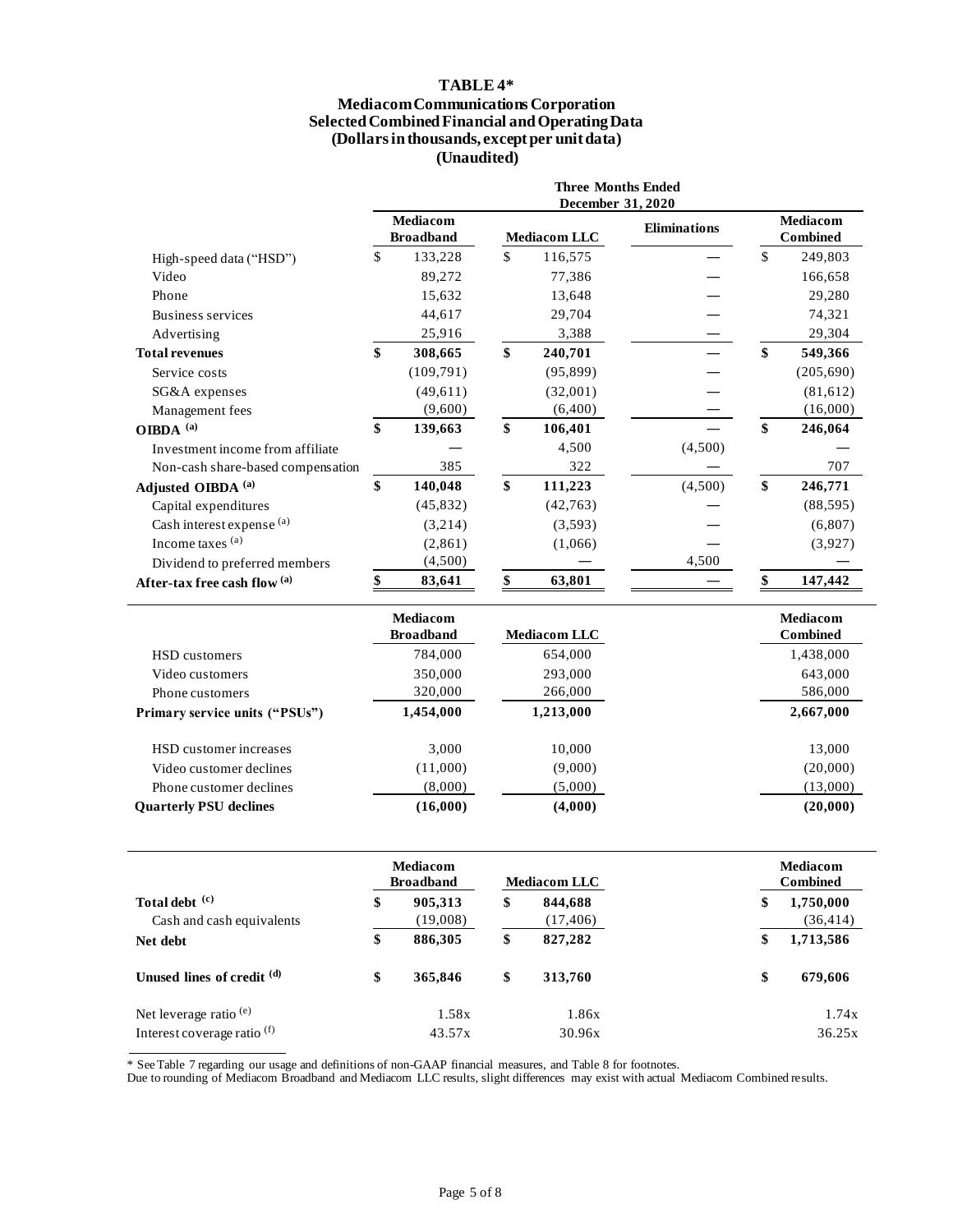## **TABLE 5\***

#### **Mediacom Communications Corporation Selected Combined Financial and Operating Data (Dollars in thousands, except per unit data) (Unaudited)**

|                                   | <b>Year Ended</b><br>December 31, 2021 |                                     |                    |                     |                     |    |                                    |  |  |
|-----------------------------------|----------------------------------------|-------------------------------------|--------------------|---------------------|---------------------|----|------------------------------------|--|--|
|                                   |                                        | <b>Mediacom</b><br><b>Broadband</b> |                    | <b>Mediacom LLC</b> | <b>Eliminations</b> |    | <b>Mediacom</b><br><b>Combined</b> |  |  |
| High-speed data ("HSD")           | \$                                     | 568,714                             | $\mathbf{\hat{s}}$ | 510,109             |                     | \$ | 1,078,823                          |  |  |
| Video                             |                                        | 364,097                             |                    | 318,257             |                     |    | 682,354                            |  |  |
| Phone                             |                                        | 59,490                              |                    | 52,981              |                     |    | 112,471                            |  |  |
| Business services                 |                                        | 184,047                             |                    | 123,945             |                     |    | 307,992                            |  |  |
| Advertising                       |                                        | 34,898                              |                    | 6,273               |                     |    | 41,171                             |  |  |
| <b>Total revenues</b>             | \$                                     | 1,211,246                           | \$                 | 1,011,565           |                     | \$ | 2,222,811                          |  |  |
| Service costs                     |                                        | (457, 628)                          |                    | (398, 059)          |                     |    | (855, 687)                         |  |  |
| SG&A expenses                     |                                        | (186, 616)                          |                    | (123, 180)          |                     |    | (309, 796)                         |  |  |
| Management fees                   |                                        | (36,000)                            |                    | (24,000)            |                     |    | (60,000)                           |  |  |
| OIBDA <sup>(a)</sup>              | \$                                     | 531,002                             | \$                 | 466,326             |                     | \$ | 997,328                            |  |  |
| Investment income from affiliate  |                                        |                                     |                    | 18,000              | (18,000)            |    |                                    |  |  |
| Non-cash share-based compensation |                                        | 1,769                               |                    | 1,768               |                     |    | 3,537                              |  |  |
| Adjusted OIBDA <sup>(a)</sup>     | \$                                     | 532,771                             | \$                 | 486,094             | (18,000)            | \$ | 1,000,865                          |  |  |
| Capital expenditures              |                                        | (164, 231)                          |                    | (175, 677)          |                     |    | (339,908)                          |  |  |
| Cash interest expense (a)         |                                        | (13, 382)                           |                    | (8,512)             |                     |    | (21, 894)                          |  |  |
| Income taxes (a)                  |                                        | (73, 028)                           |                    | (55,906)            |                     |    | (128, 934)                         |  |  |
| Dividend to preferred members     |                                        | (18,000)                            |                    |                     | 18,000              |    |                                    |  |  |
| After-tax free cash flow (a)      | \$                                     | 264,130                             | \$                 | 245,999             |                     | \$ | 510,129                            |  |  |
|                                   |                                        | <b>Mediacom</b><br><b>Broadband</b> |                    | <b>Mediacom LLC</b> |                     |    | <b>Mediacom</b><br><b>Combined</b> |  |  |
| <b>HSD</b> customers              |                                        | 788,000                             |                    | 675,000             |                     |    | 1,463,000                          |  |  |
| Video customers                   |                                        | 308,000                             |                    | 264,000             |                     |    | 572,000                            |  |  |
| Phone customers                   |                                        | 289,000                             |                    | 248,000             |                     |    | 537,000                            |  |  |
| Primary service units ("PSUs")    |                                        | 1,385,000                           |                    | 1,187,000           |                     |    | 2,572,000                          |  |  |
| HSD customer increases            |                                        | 4,000                               |                    | 21,000              |                     |    | 25,000                             |  |  |
| Video customer declines           |                                        | (42,000)                            |                    | (29,000)            |                     |    | (71,000)                           |  |  |
| Phone customer declines           |                                        | (31,000)                            |                    | (18,000)            |                     |    | (49,000)                           |  |  |
| <b>Annual PSU declines</b>        |                                        | (69,000)                            |                    | (26,000)            |                     |    | (95,000)                           |  |  |

|                                             | Mediacom<br><b>Broadband</b> |    | <b>Mediacom LLC</b>  | <b>Mediacom</b><br><b>Combined</b> |                         |
|---------------------------------------------|------------------------------|----|----------------------|------------------------------------|-------------------------|
| Total debt (c)<br>Cash and cash equivalents | \$<br>878,750<br>(63,243)    | \$ | 491,250<br>(74, 539) | \$                                 | 1,370,000<br>(137, 782) |
| Net debt                                    | \$<br>815,507                | \$ | 416,711              | \$                                 | 1,232,218               |
| Unused lines of credit (d)                  | \$<br>360,996                | \$ | 361,936              | \$                                 | 722,932                 |
| Net leverage ratio <sup>(e)</sup>           | 1.53x                        |    | 0.86x                |                                    | 1.23x                   |
| Interest coverage ratio <sup>(f)</sup>      | 39.81x                       |    | 57.11x               |                                    | 45.71x                  |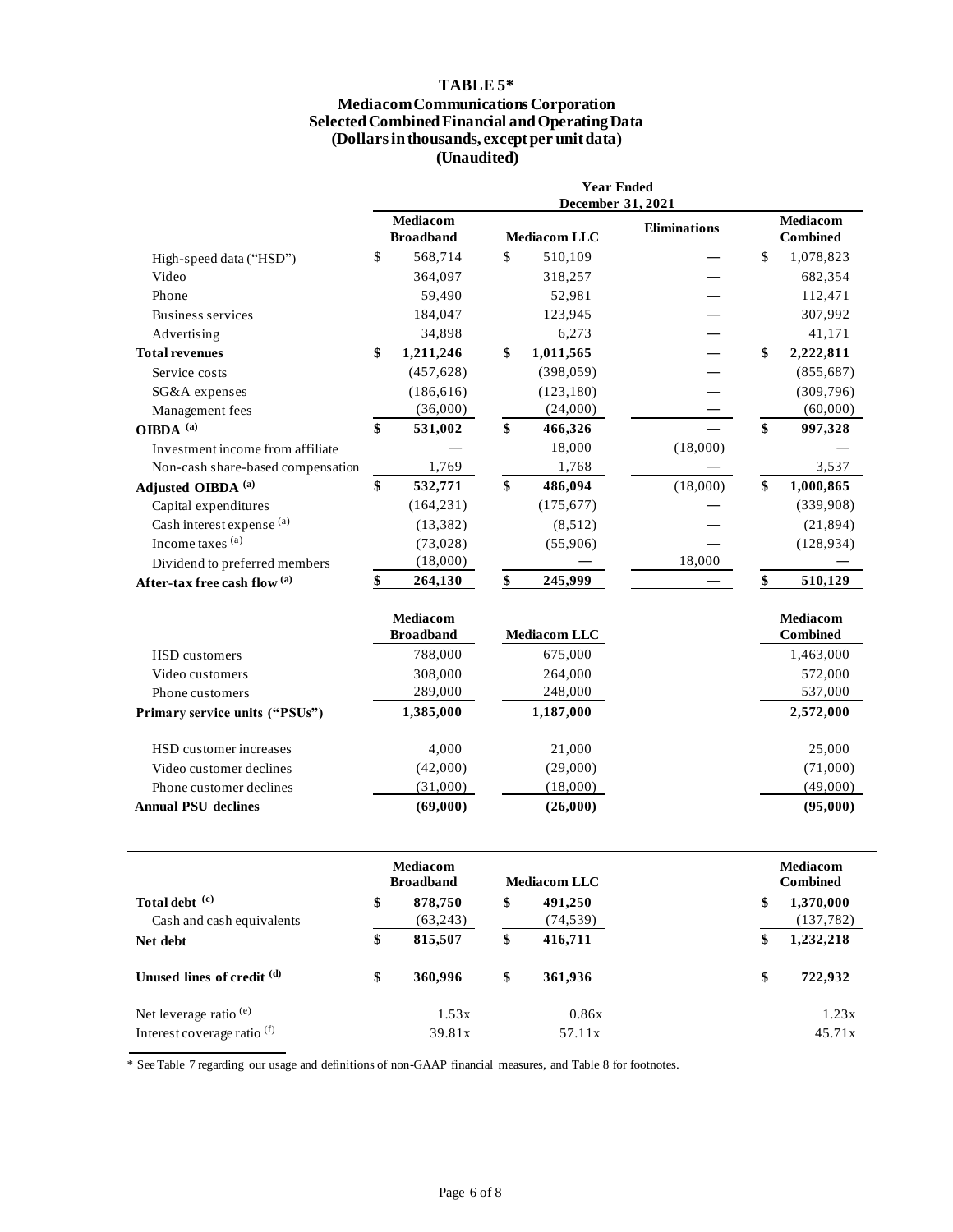#### **TABLE 6\* Mediacom Communications Corporation Selected Combined Financial and Operating Data (Dollars in thousands, except per unit data) (Unaudited)**

|                                   | <b>Year Ended</b><br>December 31, 2020 |                                     |    |                     |                     |              |                                    |
|-----------------------------------|----------------------------------------|-------------------------------------|----|---------------------|---------------------|--------------|------------------------------------|
|                                   |                                        | <b>Mediacom</b><br><b>Broadband</b> |    | <b>Mediacom LLC</b> | <b>Eliminations</b> |              | <b>Mediacom</b><br>Combined        |
| High-speed data ("HSD")           | \$                                     | 505,822                             | \$ | 438,166             |                     | $\mathbb{S}$ | 943,988                            |
| Video                             |                                        | 380,358                             |    | 327,152             |                     |              | 707,510                            |
| Phone                             |                                        | 63,213                              |    | 54,706              |                     |              | 117,919                            |
| Business services                 |                                        | 177,651                             |    | 117,315             |                     |              | 294,966                            |
| Advertising                       |                                        | 58,217                              |    | 8,624               |                     |              | 66,841                             |
| <b>Total revenues</b>             | \$                                     | 1,185,261                           | \$ | 945,963             |                     | \$           | 2,131,224                          |
| Service costs                     |                                        | (459, 973)                          |    | (396, 943)          |                     |              | (856, 916)                         |
| SG&A expenses                     |                                        | (197, 153)                          |    | (128, 106)          |                     |              | (325, 259)                         |
| Management fees                   |                                        | (31,800)                            |    | (21,200)            |                     |              | (53,000)                           |
| OIBDA <sup>(a)</sup>              | \$                                     | 496,335                             | \$ | 399,714             |                     | \$           | 896,049                            |
| Investment income from affiliate  |                                        |                                     |    | 18,000              | (18,000)            |              |                                    |
| Non-cash share-based compensation |                                        | 1,509                               |    | 1,319               |                     |              | 2,828                              |
| Adjusted OIBDA <sup>(a)</sup>     | \$                                     | 497,844                             | \$ | 419,033             | (18,000)            | \$           | 898,877                            |
| Capital expenditures              |                                        | (164, 959)                          |    | (155, 994)          |                     |              | (320, 953)                         |
| Cash interest expense (a)         |                                        | (19, 462)                           |    | (20, 425)           |                     |              | (39, 887)                          |
| Income taxes (a)                  |                                        | (11, 442)                           |    | (4,264)             |                     |              | (15,706)                           |
| Dividend to preferred members     |                                        | (18,000)                            |    |                     | 18,000              |              |                                    |
| Free cash flow $^{\rm (a)}$       |                                        | 283,981                             |    | 238,350             |                     |              | 522,331                            |
|                                   |                                        | <b>Mediacom</b><br><b>Broadband</b> |    | <b>Mediacom LLC</b> |                     |              | <b>Mediacom</b><br><b>Combined</b> |
| HSD customers                     |                                        | 784,000                             |    | 654,000             |                     |              | 1,438,000                          |
| Video customers                   |                                        | 350,000                             |    | 293,000             |                     |              | 643,000                            |
| Phone customers                   |                                        | 320,000                             |    | 266,000             |                     |              | 586,000                            |
| Primary service units ("PSUs")    |                                        | 1,454,000                           |    | 1,213,000           |                     |              | 2,667,000                          |

| HSD customer increases                 | 52,000   | 58,000   | 110,000  |
|----------------------------------------|----------|----------|----------|
| Video customer declines                | (39,000) | (28,000) | (67,000) |
| Phone customer declines                | (18,000) | (9.000)  | (27,000) |
| <b>Annual PSU</b> (declines) increases | (5.000)  | 21,000   | 16.000   |

|                                             | <b>Mediacom</b><br><b>Broadband</b> |                     | <b>Mediacom LLC</b> |                      | Mediacom<br><b>Combined</b> |                        |
|---------------------------------------------|-------------------------------------|---------------------|---------------------|----------------------|-----------------------------|------------------------|
| Total debt (c)<br>Cash and cash equivalents | \$                                  | 905,313<br>(19,008) | \$                  | 844,688<br>(17, 406) | \$                          | 1,750,000<br>(36, 414) |
| Net debt                                    | \$                                  | 886,305             | \$                  | 827,282              | \$                          | 1,713,586              |
| Unused lines of credit (d)                  | \$                                  | 365,846             | \$                  | 313,760              | \$                          | 679,606                |
| Net leverage ratio <sup>(e)</sup>           |                                     | 1.78x               |                     | 1.97x                |                             | 1.91x                  |
| Interest coverage ratio <sup>(f)</sup>      |                                     | 25.58x              |                     | 20.52x               |                             | 22.54x                 |

\* See Table 7 regarding our usage and definitions of non-GAAP financial measures, and Table 8 for footnotes.

Due to rounding of Mediacom Broadband and Mediacom LLC results, slight differences may exist with actual Mediacom Combined results.